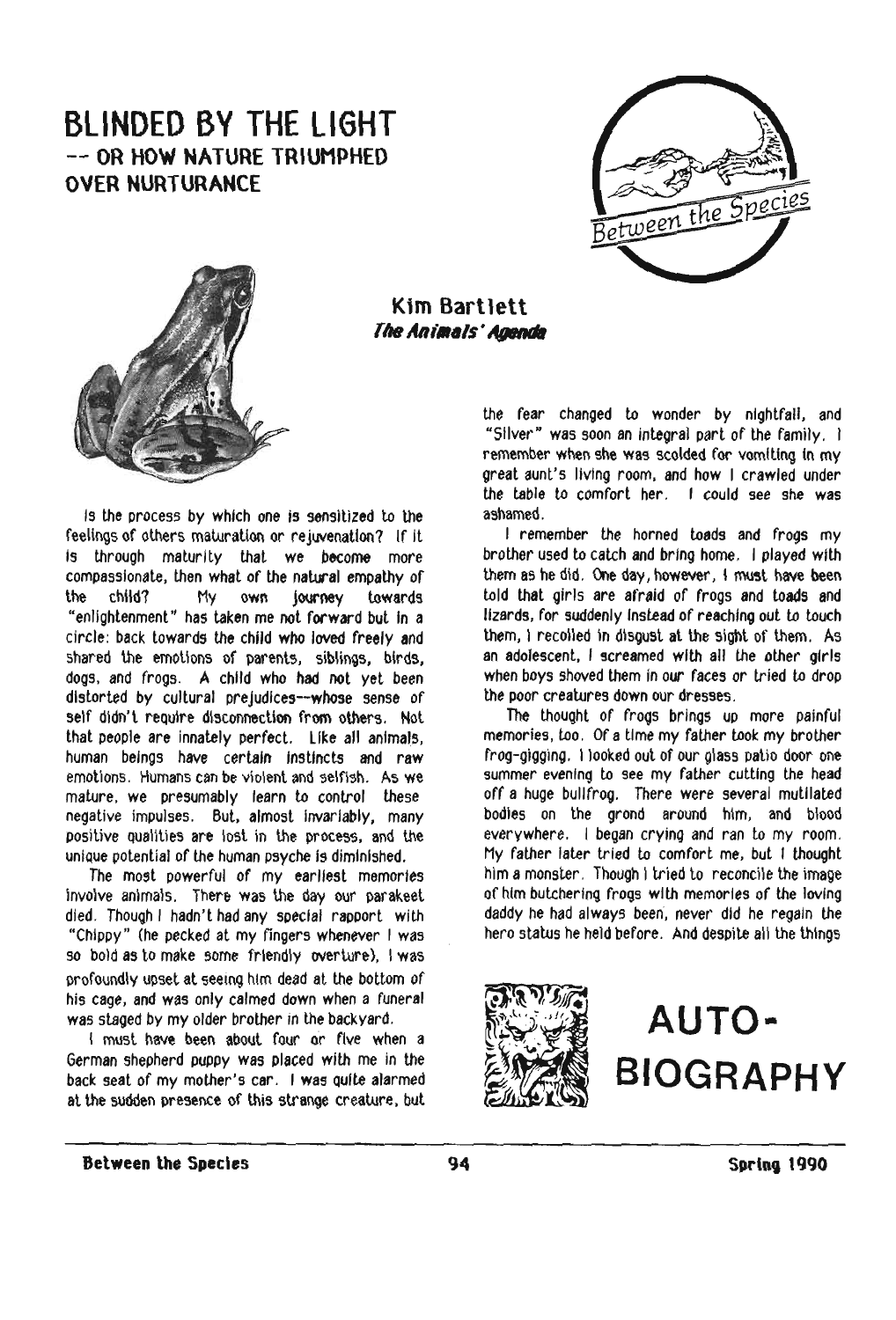he's done since that have caused me distress or dissatisfaction, nothing has caused such a loss of admiration as that one incident.

It must have been a little before the frog-gigging that my brother announced that what 1 was eating had once been a cow. I didn't believe him--not at all--and asked my mother to make him stop saying it. Instead, she startled me with the truth. Yes, hamburger comes from a cow. And chicken is really a chicken, bacon is part of a pig, and so on. I cried easily and frequently as a child, and this unpleasant news provoked a storm. The exact chronology of the following events escapes me now, but what I next recall is sitting in my father's lap, hearing a mixedup version of the "survival of the fittest" theory. I understood what my father was saying when he told me human beings had to eat meat to survive. My mother stood by and reassured me that it was so. It was God's plan ...Animals don't suffer when they're killed. Though I wondered for years what a "fittest" was, the essence of my parents' message got through: like it or not, I had to eat meat. And for many years I did, though I was never comfortable with it. I steadfastly refused to eat any animals I hadn't already eaten when I learned the facts. I ate cows, pigs, sheep, birds, and fish regularly, but never would I touch rabbit, venison, or other "game." And I couldn't eat meat if it was attached to the whole animal, A roasted suckling pig at a party upset me so I made a scene and insulted the hosts.

My mind was divided Into "rooms," and many of them were locked. A major dream motif throughout those years was discovering an old abandoned house, strange but oddly familiar, with dark winding staircases and hidden rooms. My inconsistencies went way beyond food, too. My complete failure to consciously recognize fur as animal skin astonishes me now. Rabbits were among my favorite animals, and because of this affection, I treasured toys and garments made of real rabbit fur. My mother had fur coats and stoles, and I remember how good they all felt and smelled. I was proud when she thought me grown up enough to wear her furs on formal dates, and was thrilled to receive a beaver jacket from her as a high school graduation present. Yet my mother was an "animal lover." We were all "animal lovers." We had been carefully taught that

"everything has feelings," and that it was wrong to "cause suffering." When you kill animals, you do it "quick" so they don't feel any pain. Every one we ate and wore had been "humanely" dispatched. It was outte a comfort to me.

Still, I couldn't dissect the worm, frog, and turtle placed In front of me In tenth-grade biology. While I had no doubt they had all been subjected to a "Quick and painless" death, there was something wrong about cutting them up, though I didn't know what. It felt bad. I couldn't articulate my feelings. so I just sat on my stool and gave the teacher a blank look when she passed by. She didn't say anything, didn't force me to do it. It was arelief when biology was over.

By the time I finished high school, I was so deadened that I actually went dove hunting with some friends of my parents in south Texas, down by the Mexican border, where Labor Day is celebrated by<br>shooting the migrating birds. I didn't kill any shooting the migrating birds. myself; other than Insects, I've never had the nerve to kill any animal myself. Even when I went fishing with my grandfather in Tennessee, he had to do the dirty work, I just watched as birds fell out of the sky, and helped pick them up. If they weren't dead yet. I took them to some man who'd twist off their heads. I remember thinking how ghastly It was and wondering why I felt nothing.

Shortly after the "hunt" I went to a bullfight across the border. Nothing registered but the music, The blood didn't seem real. I justified the carnage later by thinking it wasn't any worse for the bull than going to the slaughterhouse. That's what I told people who questioned how such an "animal lover" as myself could go to a bullfight.

I married at age 22. A few months afterwards, on a Saturday afternoon, I received a piece of mail from The Fund for Animals. It was about fur and contained some sad Itttle poems and pictures of a fox and rabbit caught in leghold traps. The look in their eyes pierced my soul. Animals just like these had been killed for furs I had worn. It couldn't be denied. I sat down and cried ...crled hard. I sold my fur and gave the money to The Fund and a local humane society. From then on, friends and relatives wearing fur were unwelcome in my home. I couldn't see a fur without experiencing shortness of breath and an adrenaline surge.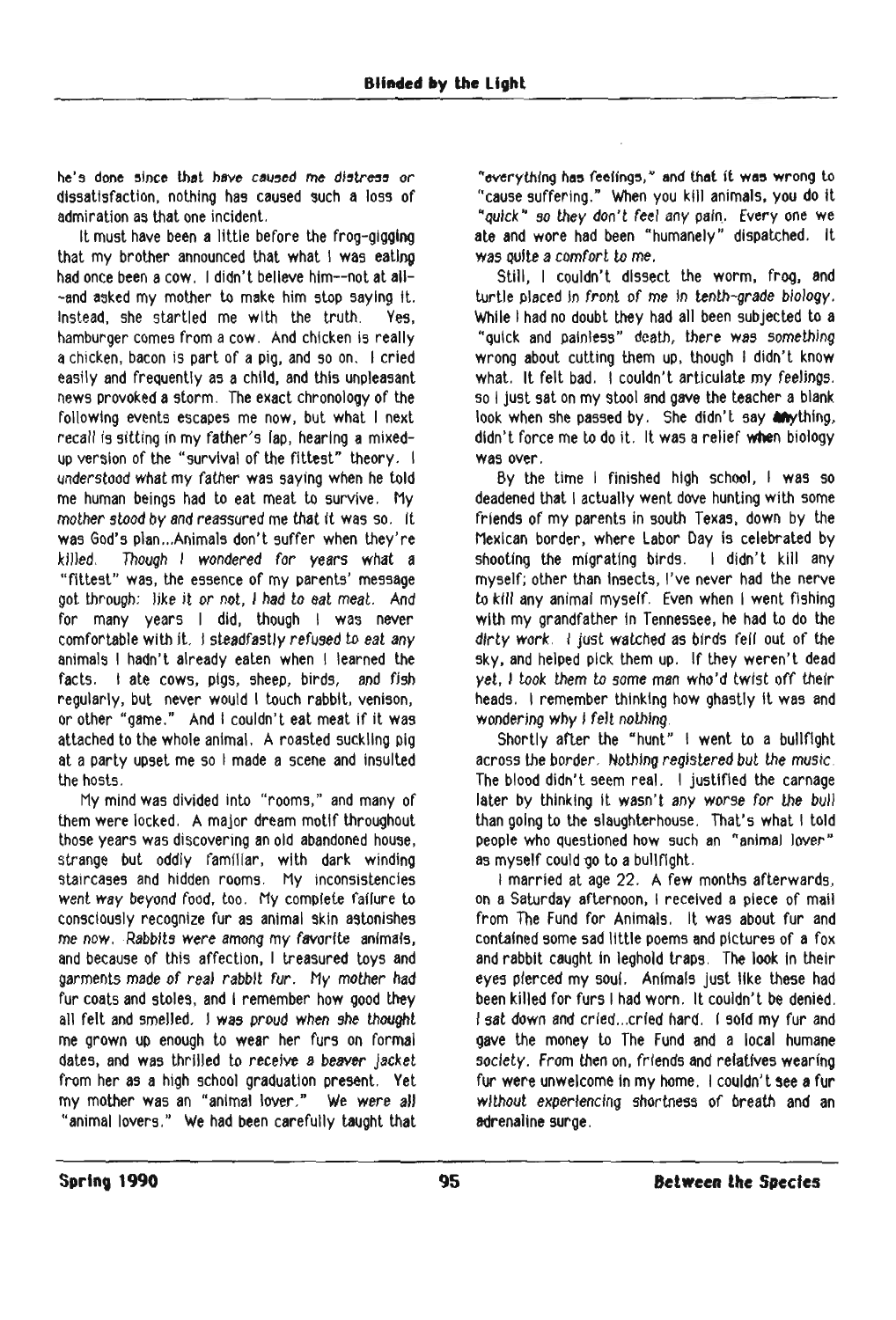I got more mail from The Fund and other animal welfare groups. Soon I was trying to save the whales and all the other animals by writing letters to newspapers, members of Congress. and government officials worldwide. Gradually I became Involved with local animal shelters, helping them with special events mostly--not actually helping in the shelters. That takes more guts than I have even now, My weakness tn that regard gives me great respect for the people who have the strength needed to work directly with abused and abandoned animals...to kill those you love so much.

I had always wanted a dog of my very own, On Good Friday, 1972, my mother drove me to see a German shepherd puppy. Bred to be a show dog, he was not three months old and dreadfully shy. Not only did that diSQualify him for the ring, one ear wouldn't quite stand up. He looked more like an Afghan hound than aGerman shepherd, I thought. and he peed on himself every time anyone went near him. But I had gone to get a puppy and didn't have the heart to reject him. Once home, "Nicky" dashed onto the bed and stayed there most of the weekend. My husband was unimpressed with this odd, cowering creature, but he was fond of animals and tried to make friends. Soon there was affection between them, but Nicky clearly belonged to me and, before long, I to him. The following spring a little blonde stray wandered up and joined the family. "Sally" became Nicky's dog.

Nicky grew into a beautiful animal, though his ear never stralghtened up. He had a long and heavy coat, black and red and brown. Despite a deep bark and ferocious appearance, Nicky remained shy--a sheep dog who was really a sheepish dog, we'd say. He was wolflike in his devotion to me, and the love was returned. Nicky was more Important to me than anyone ever had been.

My husband knew he was second fiddle to a dog. To his credit, he never resented Nicky or the other animals. So, when It came, the divorce had nothing to do with animal rights. In fact, he was intellectually ahead of me in many ways. He often Questioned the assumption of human superiority over animals and didn't think it a good thing to eat a lot of meat. The marriage broke up over less important things. One day I took the dogs and left. I was  $32$ when the divorce became final and a new phase of

life began.

I have often detected "synchronicity" In the Important events of my life. Seemingly unrelated coincidences cause a change in course. Within a period of days I stumbled upon a little book that told "What's Wrong with Eating Meat?", discovered VEGETARIAN TIMES magazine. and received a direct mall piece from PETA asking me to stop eating animals. Now, I had never met a vegetarian before. Southeast Texas is hardly a hotbed of radicalism. I had heard of vegetarianism, of course, but never understood that it might be a serious option. The prospect of swearing off meat was both alluring and frightening. I sensed its transformational power but imagined it would lead to all sorts of unpleasant things, such as intolerance of those who ate meat (everyone I knew at that time) and the end of a normal existence. I was right. It did. What I didn't suspect was the emotional vulnerability that would result once I dismantled all the mechanisms of denial that allowed me to consume animals. Suddenly nothing was as it had seemed before, Nothing felt like it did before. Unobstructed empathy hurts.

A few weeks after I took the vegetarian vow my commitment was tested. An auto accident landed me in the hospital wtth a fractured pelvis. The pain was severe, and a head injury left me disoriented and stressed. I didn't feel like insisting on vegetarian meals and was tempted to drop the new regimen "temporarily." But I didn't, and the experience was empowering, I had proven something. Not eating meat was never difficult after that.

A couple of months after becoming a vegetarian some really bad times began, The night before Thanksgiving I came home to find Nlcky, who was by then almost 12, having seizures. It was a stroke. After a few days of paralysis he began to recover somewhat. Though his doctor kept him on medicines, every few months another stroke would leave him more crippled. By Christmas of the following year he was a complete invalid. He was dying. I knew I should have him euthanized--he was deaf, he couldn't move. and he had to be forced to eat--but I couldn't let go of him. Finally one night he woke me up crying. He wouldn't stop crying. I knew it was the end. I called his doctor, who met me at the clinic at 2:00 a.m. Sally came with us; I wanted her to be there. "Yes, I know what has to be done," and